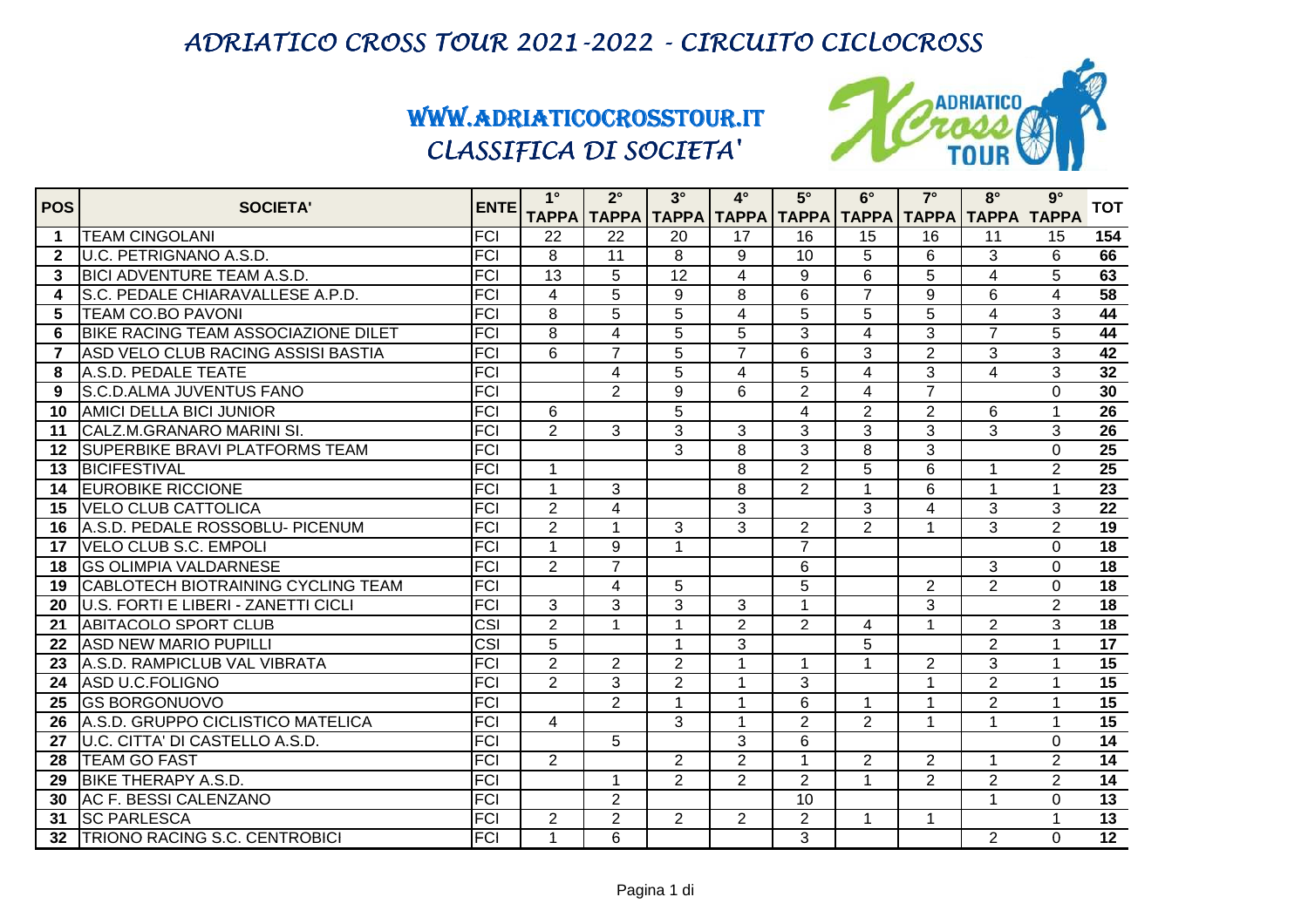

| <b>POS</b> | <b>SOCIETA'</b>                    | <b>ENTE</b>             | $1^{\circ}$    | $2^{\circ}$    | $3^\circ$      | $4^\circ$                                                             | $5^\circ$      | $6^\circ$      | $7^\circ$    | $8^\circ$               | $9^\circ$      | <b>TOT</b>              |
|------------|------------------------------------|-------------------------|----------------|----------------|----------------|-----------------------------------------------------------------------|----------------|----------------|--------------|-------------------------|----------------|-------------------------|
|            |                                    |                         |                |                |                | ТАРРА   ТАРРА   ТАРРА   ТАРРА   ТАРРА   ТАРРА   ТАРРА   ТАРРА   ТАРРА |                |                |              |                         |                |                         |
| 33         | A.S.D. TEAM BIKE MIRANDA           | FCI                     |                | 6              |                |                                                                       | 6              |                |              |                         | $\Omega$       | 12                      |
| 34         | O.P. BIKE A.S.D.                   | <b>FCI</b>              |                | $\overline{5}$ | 1              | 1                                                                     |                | $\mathbf{1}$   | 1            |                         | 3              | 12                      |
| 35         | ASD BIKELAND TEAM BIKE 2003        | FCI                     | $\mathbf{1}$   | 5              | 1              |                                                                       | $\overline{4}$ |                |              |                         | $\Omega$       | $\overline{11}$         |
| 36         | <b>ASD MENTANA CICLISMO</b>        | <b>FCI</b>              |                | $\overline{2}$ |                | 1                                                                     |                |                |              | 8                       | $\Omega$       | 11                      |
| 37         | <b>ZHIRAF GUERCIOTTI</b>           | <b>FCI</b>              | $\mathbf{1}$   | 3              | $\mathbf{1}$   | $\mathbf{1}$                                                          | 3              |                | $\mathbf{1}$ |                         | $\overline{1}$ | 11                      |
| 38         | <b>PIESSE CYCLING TEAM</b>         | <b>FCI</b>              |                |                | 5              |                                                                       |                |                |              | 5                       | $\mathbf 0$    | 10                      |
| 39         | <b>TEAM BIKE TERENZI</b>           | <b>FCI</b>              |                | $\overline{2}$ |                |                                                                       | $\overline{7}$ |                |              |                         | $\Omega$       | 10                      |
| 40         | ASD GS AVIS GUALDO TADINO          | FCI                     |                | 4              | 1              |                                                                       | 4              |                | 1            |                         | $\Omega$       | 10                      |
| 41         | BIKE SERVICE CORINALDO A.S.D.      | <b>UISP</b>             | $\overline{2}$ |                | $\mathbf 1$    | 3                                                                     |                | $\mathbf{1}$   | 3            |                         | $\Omega$       | 10                      |
| 42         | <b>ASD BIKE LAB - TEAM ASTOLFI</b> | <b>FCI</b>              |                | $\mathbf{1}$   | 1              | $\mathbf 1$                                                           | $\mathbf{1}$   | $\mathbf 1$    | 1            | 3                       | 1              | 10                      |
| 43         | A.S.D. EXTREME BIKE TEAM           | $\overline{\text{CSI}}$ | $\mathbf{1}$   | $\overline{1}$ | 1              | $\overline{1}$                                                        | $\overline{1}$ | $\overline{2}$ | 1            | $\overline{1}$          | $\overline{1}$ | 10                      |
| 44         | A.S.D. LAKE BIKE TEAM              | <b>FCI</b>              | $\mathbf{1}$   | 1              | 1              | $\overline{2}$                                                        | 1              | $\mathbf 1$    |              | -1                      |                | 10                      |
| 45         | <b>TEAM HAREBIKE A.S.D</b>         | <b>UISP</b>             | $\overline{2}$ |                | $\overline{2}$ | 1                                                                     | $\overline{2}$ | $\overline{2}$ |              |                         | $\Omega$       | $9^{\circ}$             |
| 46         | <b>POLISPORTIVA AVIS OSTRA</b>     | <b>UISP</b>             | $\mathbf{1}$   |                | 3              | 3                                                                     | $\mathbf{1}$   |                | 1            |                         | $\Omega$       | $\overline{9}$          |
| 47         | <b>RECANATI BIKE TEAM</b>          | <b>FCI</b>              | $\overline{3}$ | 3              | $\overline{3}$ |                                                                       |                |                |              |                         | $\Omega$       | $\overline{9}$          |
| 48         | A.S.D PEDALE ROSSOBLU TRUENTUM     | FCI                     | 3              |                | 1              | $\mathbf{1}$                                                          | $\mathbf{1}$   |                |              | 3                       | $\overline{0}$ | $\overline{9}$          |
| 49         | G.S. AVIS AMELIA A.S.D.            | <b>FCI</b>              |                | 4              |                |                                                                       | $\overline{3}$ |                |              | $\overline{2}$          | $\Omega$       | $\overline{9}$          |
| 50         | CICLISTICA L'AQUILA A.PICCO ASD    | <b>FCI</b>              |                |                |                | $\mathbf 1$                                                           | $\mathbf{1}$   | 1              |              | $\overline{\mathbf{4}}$ | 1              | $\overline{9}$          |
| 51         | <b>PASSATEMPO CYCLING TEAM ASD</b> | <b>FCI</b>              | $\mathbf{1}$   | 1              | $\overline{2}$ | $\mathbf{1}$                                                          |                | $\mathbf 1$    | 1            | 1                       | $\Omega$       | $\overline{\mathbf{8}}$ |
| 52         | <b>TEAM FORTEBRACCIO</b>           | <b>FCI</b>              |                | 4              |                | $\overline{2}$                                                        | $\overline{2}$ |                |              |                         | $\overline{0}$ | $\overline{\mathbf{8}}$ |
| 53         | ASD LOOK CYCLING PROJECT           | FCI                     |                |                |                |                                                                       |                |                | 8            |                         | $\Omega$       | $\overline{\mathbf{8}}$ |
| 54         | AS.DIL. PEDALE AGUGLIANESE         | <b>FCI</b>              | 1              | 1              |                | 1                                                                     | 1              | -1             |              |                         |                | $\overline{\mathbf{8}}$ |
| 55         | A.C.D. G.S.CICLI EFFE-EFFE         | FCI                     | $\overline{1}$ | 1              | 1              |                                                                       | 1              | 1              |              |                         |                | $\overline{\mathbf{8}}$ |
| 56         | ASD U.C. FOLIGNO START             | <b>FCI</b>              | $\mathbf{1}$   | 1              | $\mathbf 1$    | $\mathbf 1$                                                           | $\mathbf{1}$   |                | $\mathbf 1$  | $\mathbf 1$             | $\overline{1}$ | $\overline{\mathbf{8}}$ |
| 57         | <b>TEAM CESARO ASD</b>             | <b>FCI</b>              |                |                | 4              |                                                                       |                |                |              | 3                       | $\Omega$       | $\overline{7}$          |
| 58         | <b>HAIR GALLERY CYCLING TEAM</b>   | $\overline{\text{CSI}}$ | $\overline{2}$ |                |                |                                                                       |                | $\overline{2}$ |              | 3                       | $\Omega$       | $\overline{7}$          |
| 59         | I MUFLONI                          | <b>FCI</b>              |                |                | 1              | $\mathbf 1$                                                           | $\mathbf{1}$   | $\mathbf 1$    |              | 1                       |                | $\overline{7}$          |
| 60         | <b>CASTELLI ROMANI CYCLING</b>     | <b>FCI</b>              |                |                |                |                                                                       | 3              |                |              | 3                       | $\Omega$       | $\overline{6}$          |
| 61         | <b>ADRIA &amp; SIBILLA</b>         | $\overline{\text{CSI}}$ | $\overline{2}$ |                |                | $\mathbf{1}$                                                          |                | 1              |              | $\overline{2}$          | $\overline{0}$ | $\overline{6}$          |
| 62         | <b>D'ASCENZO BIKE</b>              | <b>FCI</b>              |                | 1              | 1              | $\mathbf{1}$                                                          |                |                |              | $\overline{1}$          | $\overline{1}$ | $6\phantom{a}$          |
| 63         | <b>REPARTO CORSE</b>               | <b>ACSI</b>             | $\mathbf{1}$   |                | 1              | $\overline{2}$                                                        |                |                | $\mathbf 1$  |                         | $\mathbf 0$    | $\overline{5}$          |
|            | 64 ELBA BIKE                       | FCI                     |                |                |                |                                                                       | 5              |                |              |                         | $\Omega$       | $\overline{5}$          |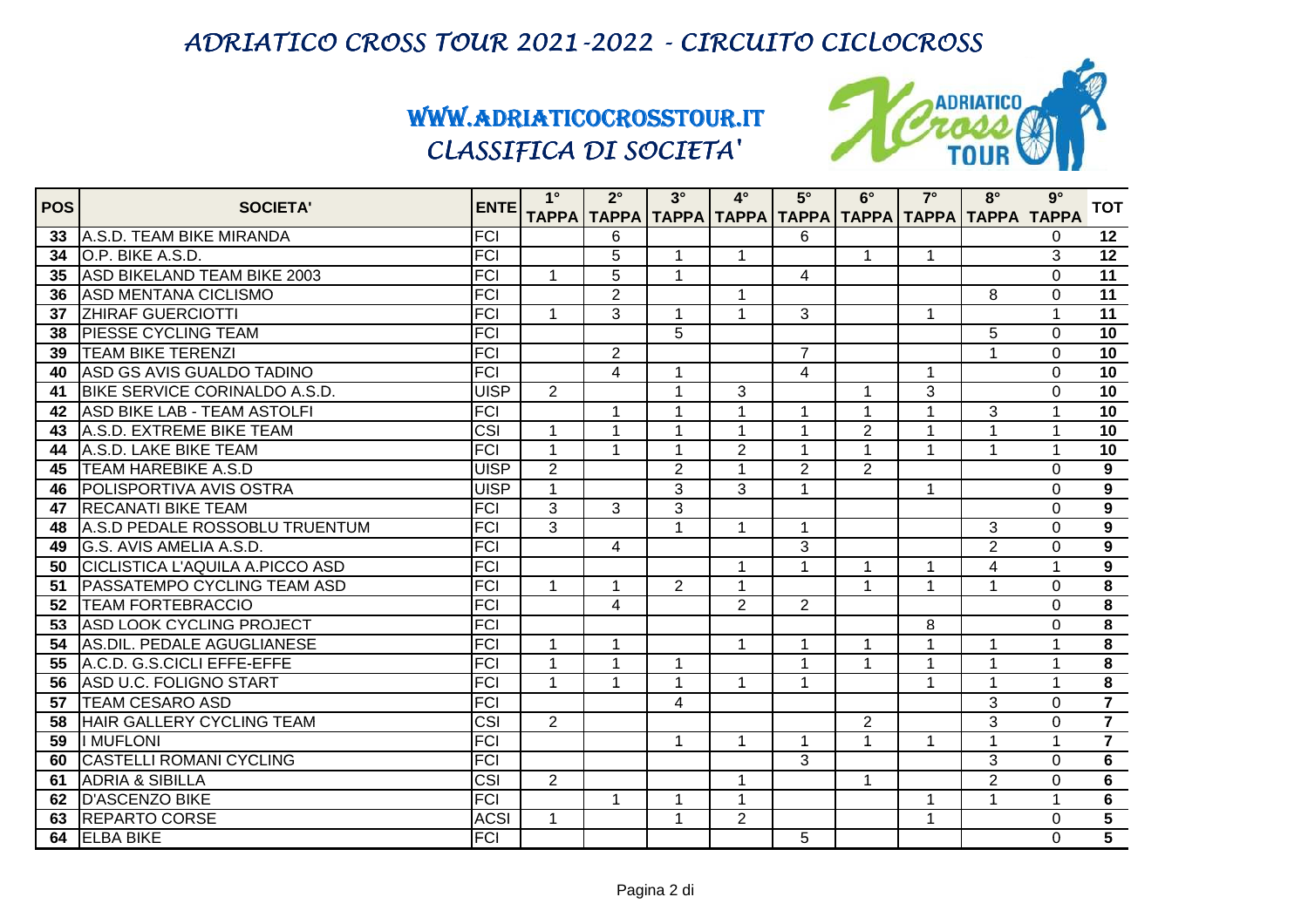

| <b>POS</b> | <b>SOCIETA'</b>                           | <b>ENTE</b>             | $1^{\circ}$    | $2^{\circ}$                                                         | $3^\circ$      | $4^\circ$            | $5^\circ$      | $6^\circ$               | $7^\circ$      | $8^\circ$      | $9^\circ$      | <b>TOT</b>              |
|------------|-------------------------------------------|-------------------------|----------------|---------------------------------------------------------------------|----------------|----------------------|----------------|-------------------------|----------------|----------------|----------------|-------------------------|
|            |                                           |                         |                | ТАРРА   ТАРРА   ТАРРА   ТАРРА   ТАРРА   ТАРРА   ТАРРА   ТАРРА ТАРРА |                |                      |                |                         |                |                |                |                         |
| 65         | A.S.D. CRAZY BIKE                         | FCI                     |                |                                                                     |                |                      |                |                         |                |                | $\Omega$       | 5 <sup>5</sup>          |
| 66         | <b>G.S. CICLI FIORIN CYCLING TEAM ASD</b> | <b>FCI</b>              |                | $\mathbf{1}$                                                        |                |                      | 1              | $\overline{\mathbf{1}}$ |                |                | $\Omega$       | $\overline{5}$          |
|            | 67   METAURO TEAM BIKE                    | CSI                     |                |                                                                     | $\overline{2}$ | $\mathbf{1}$         |                |                         | $\overline{2}$ |                | $\Omega$       | $\overline{5}$          |
| 68         | <b>POLISPORTIVA MOLINELLA</b>             | <b>FCI</b>              | $\mathbf{1}$   |                                                                     |                |                      | 1              | -1                      | $\mathbf 1$    |                | 1              | $\overline{5}$          |
| 69         | <b>ARAN CUCINE VEJUS</b>                  | <b>FCI</b>              |                | $\mathbf{1}$                                                        |                |                      | $\mathbf 1$    | $\overline{1}$          |                | $\mathbf 1$    | $\mathbf{1}$   | $\overline{5}$          |
| 70         | A.S.D. UISP COMITATO TERR.LE ASCOLI       | <b>UISP</b>             | 1              |                                                                     | 1              |                      |                | $\overline{1}$          |                | $\mathbf 1$    | $\mathbf 1$    | $\overline{5}$          |
| 71         | <b>ASD INFINITY BIKE</b>                  | <b>FCI</b>              | 1              |                                                                     |                | $\blacktriangleleft$ |                |                         |                | 1              | $\Omega$       | $\overline{\mathbf{4}}$ |
|            | 72 S.C. VILLA S.ANTONIO CICLI COCCI       | FCI                     |                |                                                                     | 3              | $\overline{1}$       |                |                         |                |                | $\Omega$       | $\overline{4}$          |
| 73         | <b>TEAM BIKE VALCONCA A.S.D.</b>          | <b>UISP</b>             |                |                                                                     |                | $\mathbf{1}$         |                |                         | 3              |                | $\Omega$       | $\overline{4}$          |
| 74         | <b>DT RACING TEAM S.C.</b>                | <b>ACSI</b>             | $\mathbf{1}$   |                                                                     | 1              | $\mathbf 1$          |                |                         | 1              |                | $\Omega$       | $\overline{4}$          |
| 75         | <b>ASD MANIGA CYCLING TEAM</b>            | <b>FCI</b>              |                |                                                                     | $\overline{2}$ |                      | $\mathbf{1}$   |                         |                | $\mathbf 1$    | $\Omega$       | $\overline{4}$          |
| 76         | <b>IWORK SERVICE GROUP DYNATEK VEGA</b>   | <b>FCI</b>              |                |                                                                     | $\overline{2}$ | $\mathbf{1}$         |                |                         |                |                | $\Omega$       | $\overline{4}$          |
| 77         | <b>U.S. C. CASTEL BOLOGNESE</b>           | FCI                     | 2              |                                                                     |                | $\mathbf{1}$         |                | -1                      |                |                | $\Omega$       | $\overline{4}$          |
| 78         | A.S.D. PEDALE SULMONESE                   | FCI                     |                |                                                                     |                |                      |                |                         |                | 4              | $\Omega$       | $\overline{4}$          |
| 79         | <b>SC.CASTELLETTESE CICLI VARSALONA</b>   | <b>FCI</b>              | $\overline{3}$ | $\mathbf{1}$                                                        |                |                      |                |                         |                |                | $\Omega$       | $\overline{4}$          |
| 80         | <b>MONDOBICI</b>                          | FCI                     |                | 1                                                                   | 1              | $\mathbf{1}$         |                |                         | 1              |                | $\mathbf 0$    | $\overline{4}$          |
| 81         | <b>FORNO PIOPPI</b>                       | <b>FCI</b>              |                | $\overline{1}$                                                      |                | $\overline{1}$       | 1              |                         |                |                | $\Omega$       | $\overline{4}$          |
| 82         | <b>FUNCTIONAL FIT</b>                     | FCI                     |                |                                                                     |                | $\mathbf{1}$         | 1              | -1                      |                | $\overline{1}$ | $\Omega$       | $\overline{4}$          |
| 83         | <b>CALDERARA STM RIDUTTORI</b>            | FCI                     | $\overline{4}$ |                                                                     |                |                      |                |                         |                |                | $\Omega$       | $\overline{\mathbf{4}}$ |
| 84         | <b>TEAM SPECIALIZED-TERNI A.S.D.</b>      | <b>FCI</b>              |                | 2                                                                   |                |                      | $\overline{2}$ |                         |                |                | $\overline{0}$ | $\overline{\mathbf{4}}$ |
| 85         | ASD TORMATIC PEDALE SETTEMPEDANO          | <b>FCI</b>              | 3              |                                                                     |                |                      | $\mathbf{1}$   |                         |                |                | $\Omega$       | $\overline{\mathbf{4}}$ |
| 86         | <b>RACE MOUNTAIN FOLCARELLI TEAM</b>      | <b>FCI</b>              |                | 3                                                                   |                |                      |                |                         |                |                | $\Omega$       | $\overline{4}$          |
| 87         | KTM - PROTEK - ELETTROSYSTEM              | FCI                     |                |                                                                     |                |                      |                |                         |                |                | 1              | $\overline{\mathbf{4}}$ |
| 88         | <b>ASD PRO LIFE</b>                       | <b>UISP</b>             | $\mathbf{1}$   |                                                                     |                |                      |                | $\mathbf 1$             |                | 1              | 1              | $\overline{\mathbf{4}}$ |
| 89         | <b>ASD CT MASSA MARTANA</b>               | <b>FCI</b>              |                |                                                                     |                |                      | $\mathbf 1$    | $\mathbf 1$             |                | $\mathbf 1$    | $\mathbf{1}$   | $\overline{4}$          |
| 90         | <b>TEAM STUDIO MODA A.S.D.</b>            | $\overline{\text{CSI}}$ |                |                                                                     |                |                      |                | 3                       |                |                | 1              | $\overline{4}$          |
| 91         | <b>PRO BIKE RIDING TEAM</b>               | FCI                     |                |                                                                     |                |                      |                |                         |                | 2              | $\overline{2}$ | $\overline{4}$          |
| 92         | <b>PROGETTO CICLISMO PICENO</b>           | <b>FCI</b>              | 3              |                                                                     |                |                      |                |                         |                |                | $\Omega$       | $\overline{\mathbf{3}}$ |
| 93         | <b>CICLISTICA MARANELLO</b>               | FCI                     |                |                                                                     |                |                      |                |                         | 3              |                | $\Omega$       | $\overline{\mathbf{3}}$ |
| 94         | ASD GUBBIO CICLISMO MOCAIANA              | <b>FCI</b>              |                | $\mathbf{1}$                                                        | 1              | $\mathbf 1$          |                |                         |                |                | $\Omega$       | $\overline{\mathbf{3}}$ |
| 95         | <b>AVIS BIKE CINGOLI</b>                  | <b>FCI</b>              | $\mathbf 1$    |                                                                     | $\overline{2}$ |                      |                |                         |                |                | $\Omega$       | $\overline{3}$          |
| 96         | <b>S.C.COTIGNOLESE</b>                    | FCI                     | 3              |                                                                     |                |                      |                |                         |                |                | $\Omega$       | $\overline{\mathbf{3}}$ |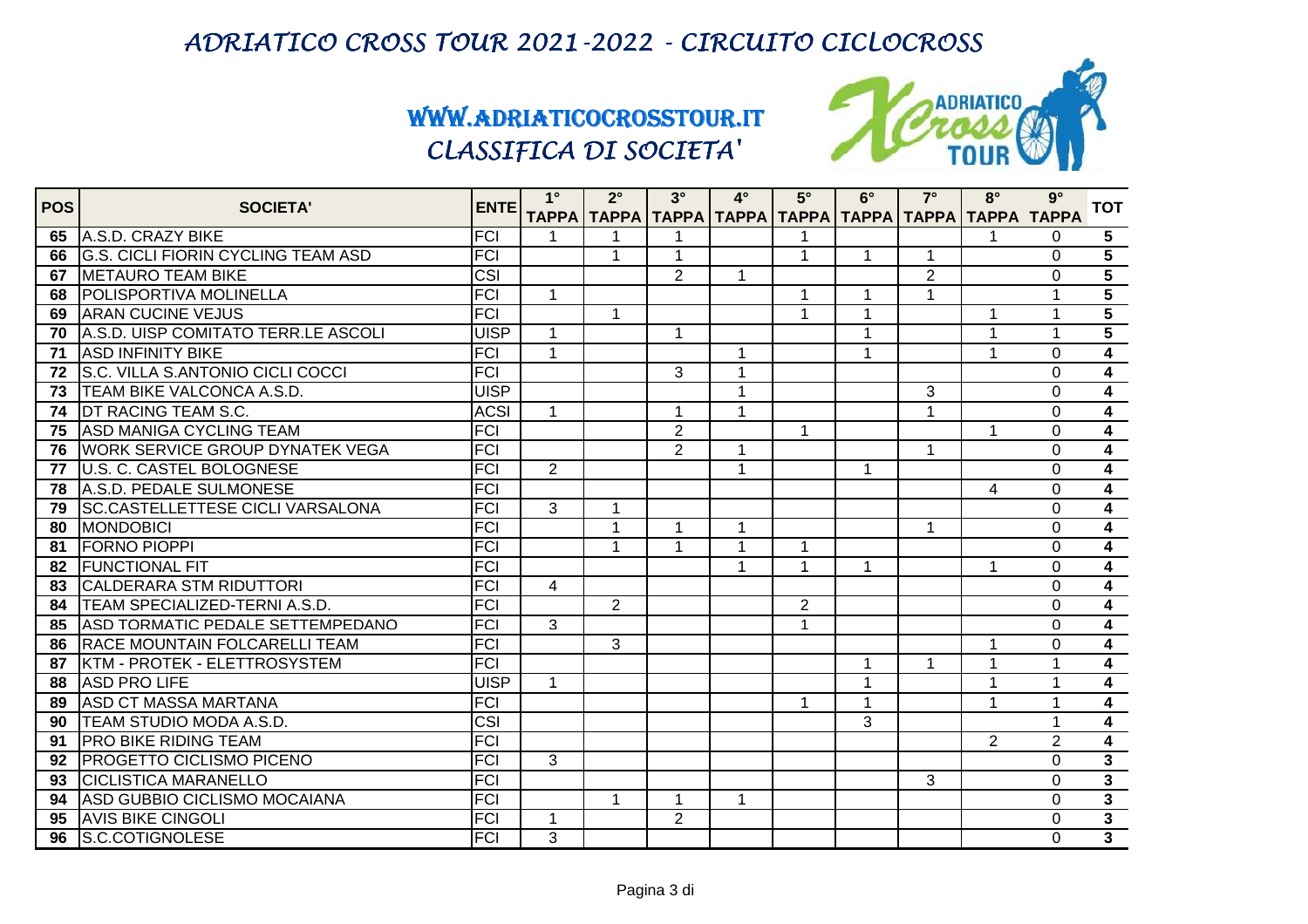

| <b>POS</b> | <b>SOCIETA'</b>                                      | <b>ENTE</b> | $1^{\circ}$          | $2^{\circ}$                                                         | $3^\circ$    | $4^\circ$   | $5^\circ$    | $6^\circ$        | $7^\circ$ | $8^\circ$      | $9^\circ$            | <b>TOT</b>                       |
|------------|------------------------------------------------------|-------------|----------------------|---------------------------------------------------------------------|--------------|-------------|--------------|------------------|-----------|----------------|----------------------|----------------------------------|
|            |                                                      | <b>FCI</b>  |                      | ТАРРА   ТАРРА   ТАРРА   ТАРРА   ТАРРА   ТАРРА   ТАРРА   ТАРРА ТАРРА |              |             |              |                  |           |                |                      |                                  |
| 97<br>98   | <b>DAMA PASOLINI BIKEPRO</b><br><b>IEXTREME TEAM</b> | <b>FCI</b>  |                      |                                                                     | 1            |             | 1            |                  |           |                | $\Omega$<br>$\Omega$ | $\mathbf{3}$<br>$\overline{3}$   |
|            | 99 MG K-VIS-VPM                                      | <b>FCI</b>  |                      |                                                                     | 1            |             | 1            |                  |           | 1              | $\Omega$             | $\overline{\mathbf{3}}$          |
|            | 100 A.R. MONEX CX PRO CYCLING TEAM                   | <b>FCI</b>  |                      | 3                                                                   |              |             |              |                  |           |                |                      | $\overline{\mathbf{3}}$          |
|            | <b>101 DIAMOND TEAM</b>                              | <b>UISP</b> |                      |                                                                     |              |             |              | $\mathbf 1$      |           | 1              | $\Omega$             | $\overline{3}$                   |
|            | 102 BRITISH CYCLING                                  | <b>FCI</b>  |                      |                                                                     |              |             |              |                  | 1         | 1              |                      | $\overline{\mathbf{3}}$          |
|            |                                                      |             |                      |                                                                     |              |             |              |                  |           |                |                      | $\overline{\mathbf{3}}$          |
|            | 103 ASD POLISPOSRTIVA ECOSERVICE                     | <b>UISP</b> |                      |                                                                     |              |             |              |                  |           |                |                      | $\overline{\mathbf{3}}$          |
|            | 104 BORN TO WIN-G20 BOILER PARTS-AMBEDO              | <b>FCI</b>  |                      |                                                                     | 1            |             |              | 1<br>$\mathbf 1$ |           |                |                      | $\overline{2}$                   |
|            | <b>105 TEAM GIANSANTE</b>                            | <b>ACSI</b> |                      |                                                                     |              |             |              |                  |           | -1<br>1        | $\Omega$             | $\overline{2}$                   |
|            | 106 UC EMPOLESE                                      | <b>FCI</b>  |                      |                                                                     |              |             | $\mathbf 1$  |                  |           |                | $\Omega$             | $\overline{2}$                   |
|            | <b>107 TEAM ZEROBIKE</b>                             | <b>FCI</b>  |                      |                                                                     |              | $\mathbf 1$ |              |                  | 1         |                | $\overline{0}$       | $\overline{2}$                   |
|            | <b>108 CIB MONTANINI ECO FUTURA</b>                  | <b>FCI</b>  |                      |                                                                     |              |             | 1            |                  |           |                | $\overline{0}$       |                                  |
|            | <b>109 ASD TEAM BRAMATI TRINX FACTORY TEAM</b>       | <b>FCI</b>  |                      |                                                                     |              |             | 1            |                  |           |                | $\Omega$             | $\overline{2}$<br>$\overline{2}$ |
|            | 110 INEW BIKE 2008 RACING TEAM                       | <b>FCI</b>  |                      | 1                                                                   |              |             | $\mathbf{1}$ |                  |           |                | $\overline{0}$       |                                  |
|            | 111 G.S. VIGILI FUOCO ITALO GASBARRI                 | <b>AICS</b> |                      |                                                                     |              |             | 1            |                  |           | 1              | $\Omega$             | $\overline{2}$                   |
|            | <b>112 CYCLING CAFE' RACING TEAM</b>                 | <b>FCI</b>  |                      | 1                                                                   |              |             |              |                  |           | 1              | $\Omega$             | $\overline{2}$                   |
|            | 113 A.S.D. CLUB CORRIDONIA S.C.                      | <b>FCI</b>  |                      | 1                                                                   | $\mathbf{1}$ |             |              |                  |           |                | $\overline{0}$       | $\overline{2}$                   |
|            | 114 ASD ASTORIA                                      | <b>UISP</b> |                      |                                                                     |              |             |              | 1                |           | -1             | $\Omega$             | $\overline{2}$                   |
|            | 115 UNIPOLGLASS CENTRI CRISTALLI AUTO                | <b>FCI</b>  |                      | 1                                                                   |              | 1           |              |                  |           |                | $\Omega$             | $\overline{2}$                   |
|            | <b>116 A.S.D SACE</b>                                | <b>UISP</b> |                      |                                                                     |              |             |              | $\overline{2}$   |           |                | $\Omega$             | $\overline{2}$                   |
|            | 117 A.S.D. BIKENERGY                                 | <b>FCI</b>  |                      |                                                                     | $\mathbf 1$  |             |              |                  |           | $\mathbf{1}$   | $\Omega$             | $\overline{2}$                   |
|            | 118 A S D. POL BELMONTESE                            | <b>UISP</b> | $\overline{2}$       |                                                                     |              |             |              |                  |           |                | $\mathbf 0$          | $\overline{2}$                   |
|            | 119 TEAM MAZZEI CLUB CORRIDONIA                      | <b>FCI</b>  | 2                    |                                                                     |              |             |              |                  |           |                | $\Omega$             | $\overline{2}$                   |
|            | 120 A.S.D.RAVEN TEAM                                 | <b>FCI</b>  | $\overline{2}$       |                                                                     |              |             |              |                  |           |                | $\Omega$             | $\overline{2}$                   |
|            | 121 SANETTI SPORT GRISU'                             | <b>AICS</b> |                      | 1                                                                   |              |             | 1            |                  |           |                | $\Omega$             | $\overline{2}$                   |
|            | 122 ASD ZEROZERO TEAM                                | <b>FCI</b>  |                      | 1                                                                   |              |             | $\mathbf{1}$ |                  |           |                | $\overline{0}$       | $\overline{2}$                   |
|            | 123 FREEDOM BIKE ASD                                 | <b>ACSI</b> | $\mathbf 1$          |                                                                     |              |             |              |                  | 1         |                | 0                    | $\overline{2}$                   |
|            | <b>124 JUISP COMITATO TERRITORIALE TERNI APS</b>     | <b>UISP</b> | $\blacktriangleleft$ |                                                                     |              | 1           |              |                  |           |                | $\Omega$             | $\overline{2}$                   |
|            | 125 SIDERMEC-F.LLI VITALI                            | <b>FCI</b>  |                      | 1                                                                   |              |             | 1            |                  |           |                | $\Omega$             | $\overline{2}$                   |
|            | 126 ASD TEAM BIKE PALOMBARA SABINA                   | CSI         |                      |                                                                     |              |             | $\mathbf 1$  |                  |           | 1              | $\Omega$             | $\overline{2}$                   |
|            | 127 A.S.D. NÀ PEDALATA NÀ MAGNATA                    | <b>FCI</b>  |                      |                                                                     |              |             |              | $\mathbf 1$      |           | 1              | $\Omega$             | $\overline{2}$                   |
|            | 128 CYCLING BRO                                      | <b>FCI</b>  |                      |                                                                     |              |             |              |                  |           | $\overline{2}$ | $\Omega$             | $\overline{2}$                   |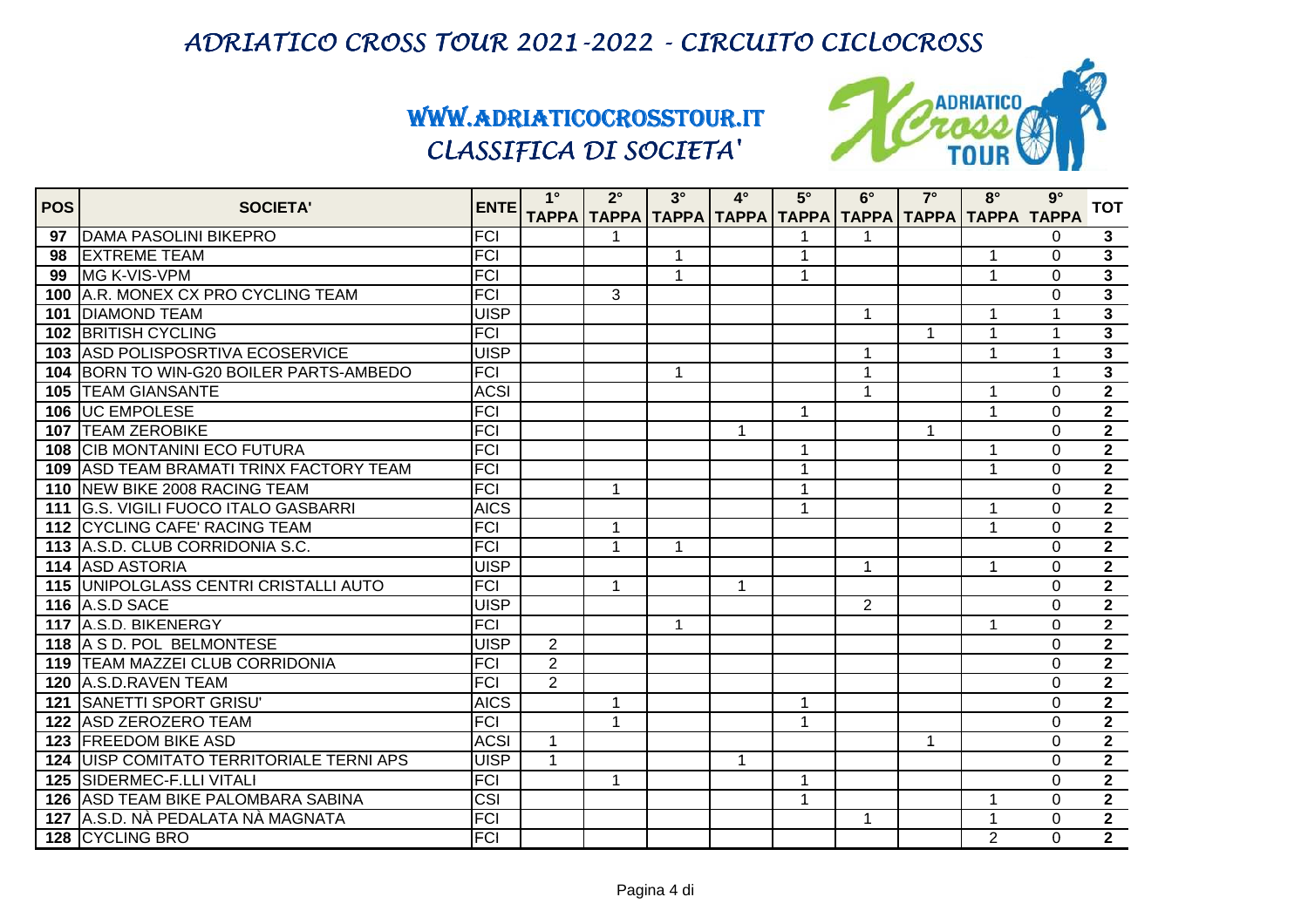

| <b>POS</b> | <b>SOCIETA'</b>                               | <b>ENTE</b>      | $1^{\circ}$  | $2^\circ$            | $3^\circ$ | $4^\circ$                                                             | $5^\circ$    | $6^\circ$ | $7^\circ$ | $8^\circ$ | $9^\circ$      | <b>TOT</b>     |
|------------|-----------------------------------------------|------------------|--------------|----------------------|-----------|-----------------------------------------------------------------------|--------------|-----------|-----------|-----------|----------------|----------------|
|            |                                               |                  |              |                      |           | ТАРРА   ТАРРА   ТАРРА   ТАРРА   ТАРРА   ТАРРА   ТАРРА   ТАРРА   ТАРРА |              |           |           |           |                |                |
|            | 129 TEAM FALGIANI MARCO PANTANI ASD           | <b>FCI</b>       | 1            |                      |           |                                                                       |              |           |           |           | $\Omega$       | $\mathbf{2}$   |
|            | <b>130 IRD SQUADRA CORSE A.S.D.</b>           | <b>FCI</b>       |              |                      |           | $\mathbf{1}$                                                          | $\mathbf{1}$ |           |           |           | 0              | $\overline{2}$ |
|            | 131 ASD GM BIKE                               | $\overline{FCI}$ |              |                      |           |                                                                       |              |           |           | 1         | 1              | $\overline{2}$ |
|            | 132 ASD FRECCE ROSSE CYCLING TEAM             | <b>ACSI</b>      |              | $\blacktriangleleft$ |           |                                                                       |              |           |           |           | 1              | $\overline{2}$ |
|            | <b>133 NEW MARIO PUPILLI</b>                  | <b>UISP</b>      |              |                      |           |                                                                       |              |           |           | 1         | 1              | $\overline{2}$ |
|            | 134 G.C. CAPODARCO-COMUNITA'                  | <b>FCI</b>       |              |                      |           | $\mathbf 1$                                                           |              |           |           |           | 1              | $\overline{2}$ |
|            | 135 G. S. MOSCUFO                             | <b>UISP</b>      |              |                      |           |                                                                       |              |           |           | 1         | 1              | $\overline{2}$ |
|            | 136 ASDC VALLE DEL CONCA NORDIC WALKING e MTB | <b>IUISP</b>     |              |                      |           |                                                                       |              |           | 1         |           | $\Omega$       | $\overline{1}$ |
|            | <b>137 G.S. MOSOLE</b>                        | <b>FCI</b>       |              |                      |           |                                                                       |              |           |           | 1         | $\Omega$       | $\overline{1}$ |
|            | 138 SOUTHERN CALIFORNIA NEVADA CYCLING        | <b>FCI</b>       | $\mathbf{1}$ |                      |           |                                                                       |              |           |           |           | 0              | $\overline{1}$ |
|            | 139 S.C.D. FANESE                             | <b>ACSI</b>      |              |                      |           |                                                                       |              |           | 1         |           | $\Omega$       | $\overline{1}$ |
|            | <b>140 FUNCIONAL FIT</b>                      | <b>FCI</b>       |              |                      |           |                                                                       |              |           |           | 1         | $\Omega$       | $\overline{1}$ |
|            | 141 PESARO BIKE                               | <b>ACSI</b>      |              |                      |           |                                                                       |              |           | 1         |           | $\Omega$       | $\overline{1}$ |
|            | <b>142 BIKELAB ROMA - TEAM ASTOLFI</b>        | <b>FCI</b>       |              |                      |           |                                                                       |              |           |           | 1         | $\Omega$       | $\overline{1}$ |
|            | 143 BEST BIKE A.S.D.                          | <b>CSEN</b>      |              | $\mathbf{1}$         |           |                                                                       |              |           |           |           | $\Omega$       | $\overline{1}$ |
|            | 144 JU GREEN A.S.D. GORLA MINORE              | <b>FCI</b>       | $\mathbf{1}$ |                      |           |                                                                       |              |           |           |           | $\Omega$       | $\mathbf 1$    |
|            | 145 G.C SALENTINO                             | <b>FCI</b>       |              |                      | 1         |                                                                       |              |           |           |           | $\overline{0}$ | $\overline{1}$ |
|            | <b>146 ASD CICLISMO MONTECCHIO</b>            | <b>ACSI</b>      |              |                      |           |                                                                       |              |           | 1         |           | $\Omega$       | $\overline{1}$ |
|            | <b>147   TEAM CICLOWATT</b>                   | <b>UISP</b>      | 1            |                      |           |                                                                       |              |           |           |           | $\Omega$       | $\overline{1}$ |
|            | 148 SOC. SPORT.SANFIORESE                     | <b>FCI</b>       |              |                      |           |                                                                       |              |           |           | 1         | 0              | $\mathbf{1}$   |
|            | <b>149 ASD TIRRENO BIKE</b>                   | <b>FCI</b>       |              |                      |           |                                                                       |              |           |           | 1         | 0              | $\mathbf 1$    |
|            | <b>150 ASD TEAM CYCLING IACHINI</b>           | <b>UISP</b>      |              |                      |           |                                                                       |              |           |           | 1         | $\overline{0}$ | $\overline{1}$ |
|            | 151 TEAM DEL CAPITANO A.S.D.                  | <b>FCI</b>       |              |                      |           |                                                                       |              |           | 1         |           | $\Omega$       | $\overline{1}$ |
|            | <b>152 ANDRIA BIKE ASD</b>                    | <b>FCI</b>       |              |                      |           |                                                                       |              |           |           | 1         | 0              | $\mathbf 1$    |
|            | <b>153 AUDAX FIORMONTI</b>                    | <b>FCI</b>       |              |                      |           |                                                                       |              |           |           | 1         | $\Omega$       | $\overline{1}$ |
|            | 154 CICLO TEAM 2001 GABICCE MARE              | <b>ACSI</b>      |              |                      |           |                                                                       |              |           | 1         |           | $\Omega$       | $\mathbf{1}$   |
|            | 155 A FAVORE DEL CICLISMO A.S.D.              | <b>FCI</b>       |              |                      |           |                                                                       | $\mathbf 1$  |           |           |           | $\Omega$       | $\mathbf 1$    |
|            | 156 A.S.R. PEDALE LENTO STELLA                | <b>UISP</b>      | $\mathbf 1$  |                      |           |                                                                       |              |           |           |           | $\Omega$       | $\overline{1}$ |
|            | 157 BIG HUNTER BELTRAMI TSA SEANESE           | <b>FCI</b>       |              | 1                    |           |                                                                       |              |           |           |           | 0              | $\overline{1}$ |
|            | <b>158 VALLERBIKE</b>                         | <b>FCI</b>       |              |                      |           |                                                                       | 1            |           |           |           | 0              | $\mathbf 1$    |
|            | <b>159 DEKA RIDERS TEAM BIKE ROMAGNA</b>      | <b>FCI</b>       | $\mathbf 1$  |                      |           |                                                                       |              |           |           |           | $\Omega$       | $\mathbf 1$    |
|            | 160 SAN MARINO MTB TEAM                       | <b>FCI</b>       |              |                      |           |                                                                       |              |           | 1         |           | 0              | $\mathbf 1$    |